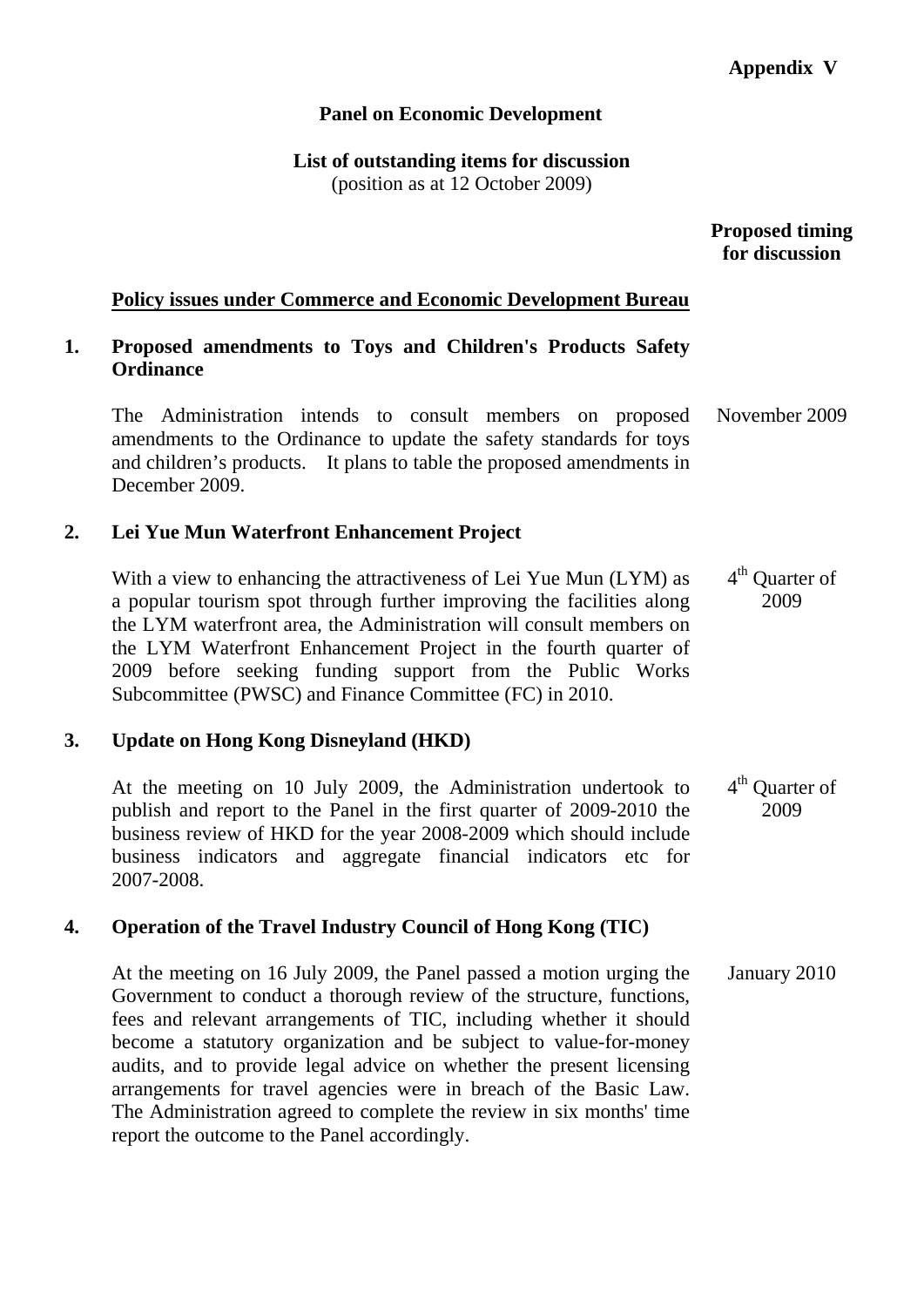To be confirmed

# **5. Timing for the introduction of the Competition Bill**

When the Panel was briefed on the timing for the introduction of the Competition Bill at the meeting on 30 March 2009, the Administration indicated that it would need more time to prepare the details of the institutional framework and the exemptions provisions in the Bill and had to revise the schedule for the introduction of the Competition Bill from 2008-2009 to 2009-2010.

### **Policy issues under Commerce and Economic Development Bureau and Transport and Housing Bureau**

# **6. Collection of air passenger departure tax and fuel surcharge by travel agents**

At the meeting on 23 February 2009, members urged the Administration to conduct a review on the current arrangement in respect of the collection of air passenger departure tax and fuel surcharge by the travel agents. It was agreed that the Panel could follow up the issue at future meetings after members had perused the Administration's written response to the concerns and issues raised at the meeting. At members' request, the Administration has provided written responses to the issues raised at the meetings on 23 February and 30 March 2009, which have been circulated to members on 24 March and 28 April 2009.

The Administration proposes to delete the item

*(Note: The subject was discussed at the Panel meeting on 23 February 2009 and supplementary information has been provided.)* 

#### **Policy issues under Transport and Housing Bureau**

#### **7. Proposed fee regulation to be made under the Bunker Oil Pollution (Liability and Compensation) Ordinance**

The Bunker Oil Pollution (Liability and Compensation) Bill empowers the Financial Secretary to prescribe by regulation the fee to be paid on an application for the insurance certificate. The Administration proposes to make the said regulation and the fee will be set in accordance with the "user-pay" principle. The Administration intends to table the subsidiary legislation in November/December 2009. November 2009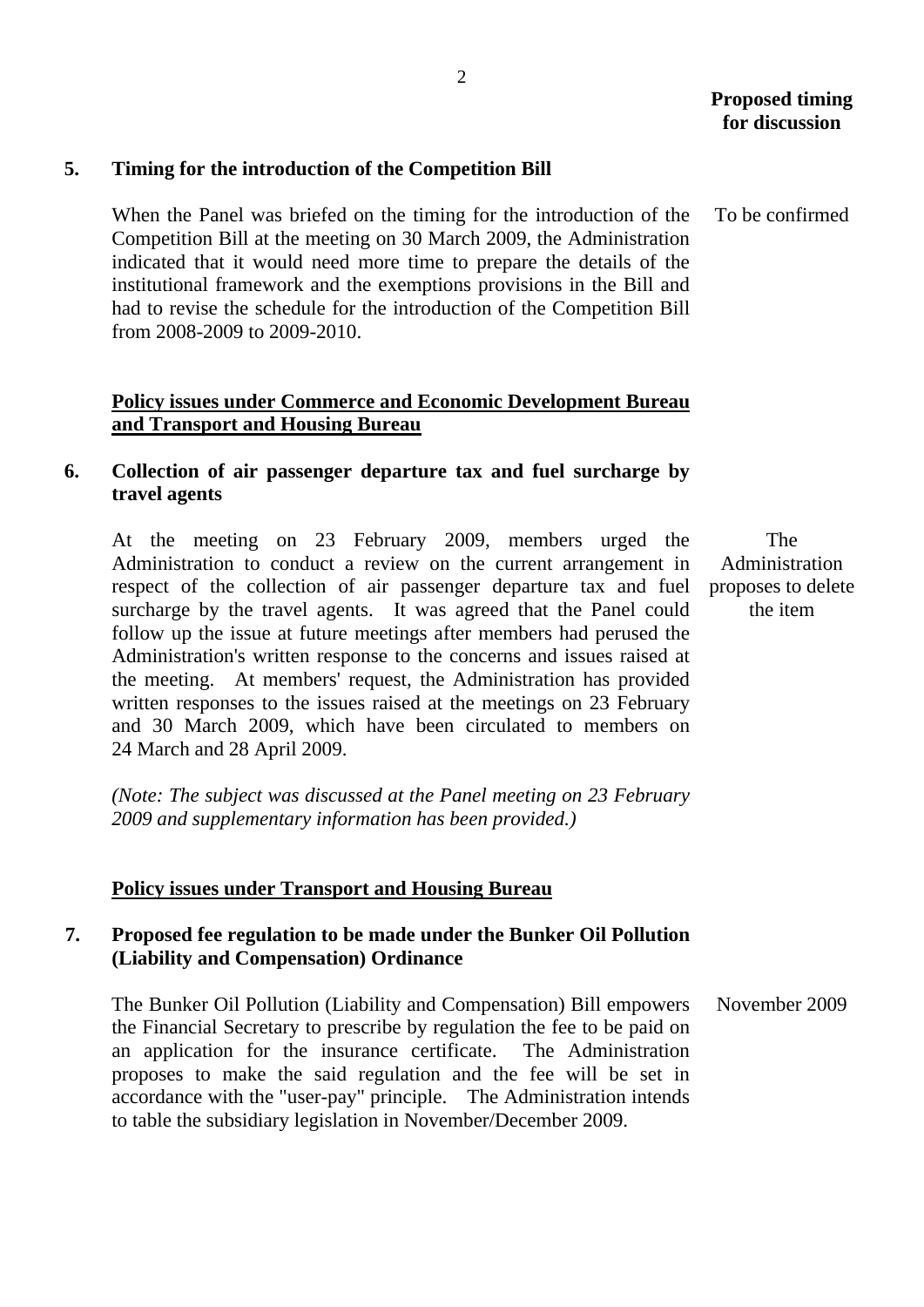#### **8. Pilotage (Dues) (Amendment) Order**

The pilotage service users and service provider representatives have reached a consensus to lower the additional pilotage due under paragraph 5 of Part II of the Schedule to the Pilotage (Dues) Order (Cap. 84 D) for a period of 18 months. The Administration thus proposes to amend the concerned legislation to give effect to this fee reduction consensus of the local shipping industry. The Administration intends to table the subsidiary legislation in November/December 2009. November 2009

### **9. Review of the regulatory regime of the Air Transport Licensing Authority for the local airlines**

The Administration plans to brief members on the outcome of the review and the legislative proposals relating to the Air Transport (Licensing of Air Services) Regulations (Cap. 448A). 1st Quarter of 2010

### **10. Proposed provision of customs, immigration and quarantine facilities for SkyPier of the Hong Kong International Airport**

The Administration intends to brief the Panel on the proposal before seeking funding approval from PWSC and FC. To be confirmed

# **11. Updates on the detailed feasibility study of the Lantau Logistics Park**

Members asked to be kept informed of the development of Lantau Logistics Park (LLP) during the policy briefing by the former Secretary for Economic Development and Labour at the meeting on 23 October 2006 and during the meeting with the Secretary for Transport and Housing (STH) on 22 October 2007. To be confirmed

On 24 October 2008, the Administration briefed members that it has updated the detailed feasibility study on LLP and will take forward the requisite statutory procedures in connection with the environmental impact and zoning of the site accordingly.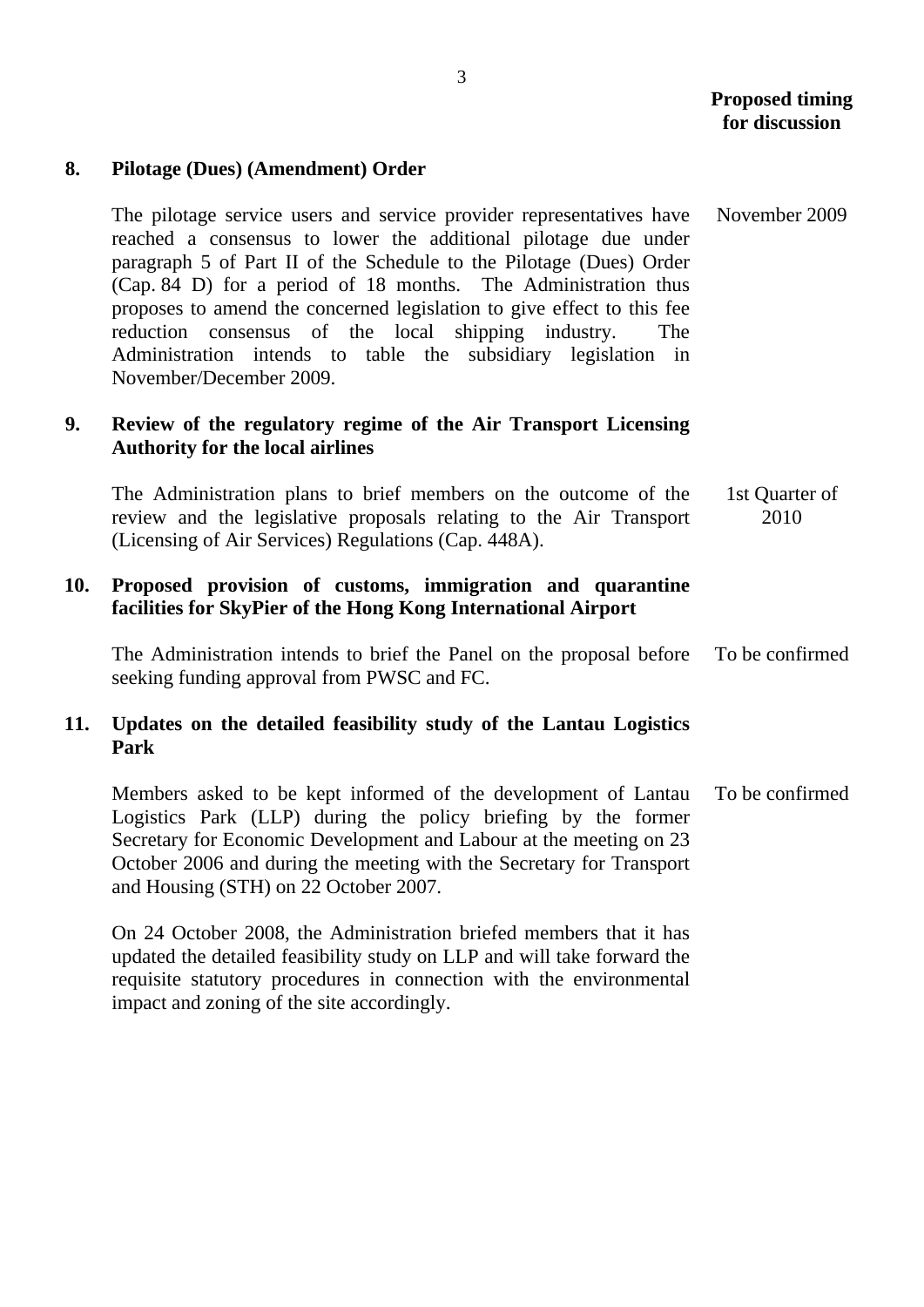# **12. Proposed subsidiary legislation to prescribe the charges for the cross-boundary heliport at the rooftop of the Hong Kong – Macau Ferry Terminal**

The Administration intends to brief the Panel on the legislative proposals.

*(Note: The need for prescribing the charges has fallen away as the helicopter company has no plan to apply for an aerodrome licence for the time being.)* 

### **13. Proposed amendments to the Hong Kong Air Navigation (Fees) Regulations and other fees under the purview of the Civil Aviation Department**

The Administration proposes to brief members on the legislative amendments.

*(Note: The Administration is reviewing the matter.)* 

## **14. Proposed development of a government helipad near the Hong Kong Convention and Exhibition Centre**

The Administration briefed the Panel on the "Proposed shared-use of the Government helipad at the Hong Kong Convention and Exhibition Centre with commercial operators" at the meeting on 25 February 2008. At the meeting, members expressed concern about the proposed shared-use arrangement and urged the Administration to conduct extensive consultation with the stakeholders before taking forward the project.

The Administration had consulted the Panel on Development on 26 May 2009 on the funding proposal for the construction works of the government helipad, which was subsequently endorsed by the FC at the meeting on 3 July 2009.

*(Note: Funding has been obtained for the project.)* 

The Administration proposes to delete the item

The Administration proposes to delete the item

The Administration proposes to delete the item